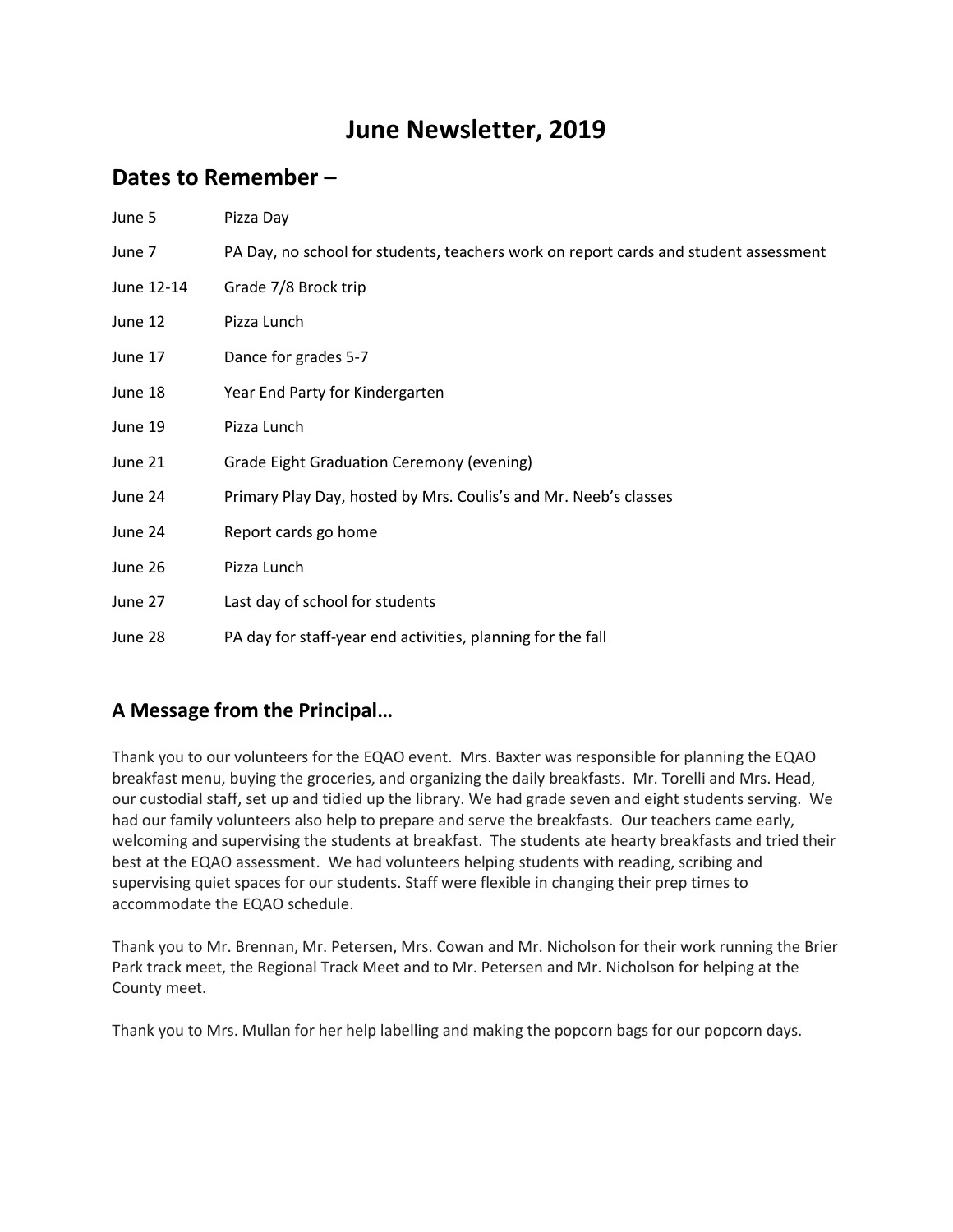As I look at the calendar, June promises to be a busy month. Teachers are busy writing report cards and soon I'll be busy reading them. Please take some time to read through the report card and complete the section of strengths and goals with your child. Please return that section to the school.

I will send home one more newsletter at the end of June.

Enjoy the month!

Mrs. Brittain

#### **A Note From The Public Health Nurse At Your School…**

#### **Be Sun Smart This Summer**

As the warm weather approaches and summer draws near, it's hard to resist going outside to relax or have fun. While the sun's warm rays may feel good on our skin, too much sun can be harmful!

Keep yourself and your children well protected from the sun's harmful rays by following these tips.

- Avoid the sun between 11 a.m. and 3 p.m., when the sun's rays are the strongest
- Wear long sleeve, loose fitting clothing that will keep you cool and protected from the sun's rays
- Wear a wide brimmed hat that covers the face, ears and neck
- Cover your eyes by wearing sunglasses that protect from both UVA and UVB rays
- Use sunscreen labelled "broad spectrum" and "water resistant" with a SPF of 30 or higher and remember to:
	- o Read the directions, which will tell you when to apply the sunscreen
	- o Reapply sunscreen according to package directions, especially after swimming or sweating.
- Protect your lips by using a lip balm with an SPF and reapply it throughout the day
- Find shade or bring your own (e.g. an umbrella)

For more information on sun safety, visit the Canadian Cancer Society website, [www.cancer.ca](http://www.cancer.ca/)